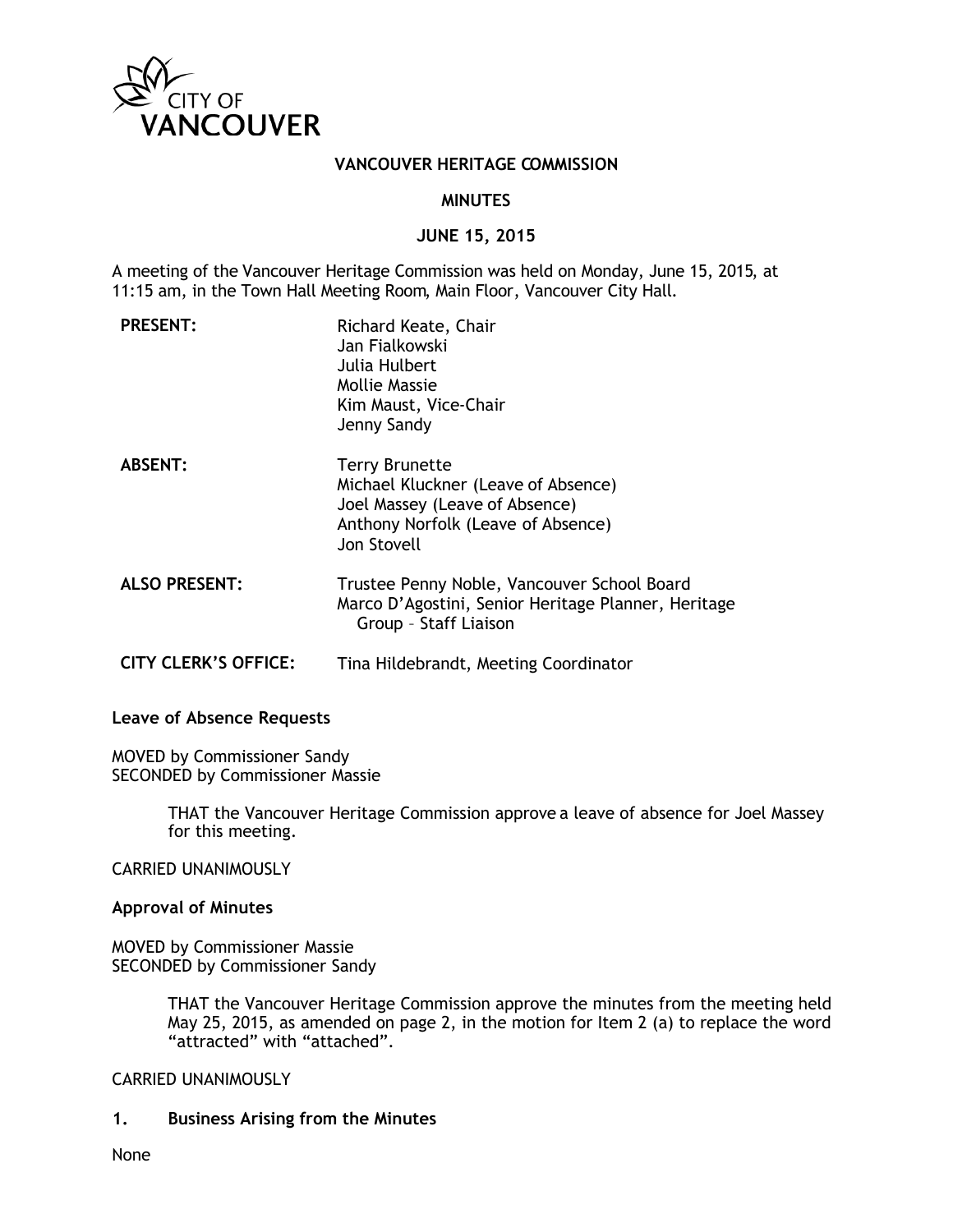## **VARY AGENDA**

MOVED by Commissioner Sandy SECONDED by Commissioner Hulbert

THAT the Vancouver Heritage Commission vary the agenda to consider Item 2 (b) first.

CARRIED UNANIMOUSLY AND BY THE REQUIRED MAJORITY

*Note: For ease of reference, the minutes are recorded in numerical order.*

### **2. Conservation Review**

#### **(a) Burrard Street Bridge**

Attendees:

- Paul Storer, Engineering Services
- Dane Doleman, Engineering Services
- Shane Cook, Associated Engineering, consultants
- James Emery, Iredale Architecture

Project materials distributed *(on file)*.

Staff presented an overview of the Burrard Street Bridge upgrade and, along with the consultants, responded to questions.

MOVED by Commissioner Keate SECONDED by Commissioner Sandy

> THAT the Vancouver Heritage Commission supports the scope of work presented at its meeting on June 15, 2015, for the ongoing restoration project for the Burrard Street Bridge being performed by the City of Vancouver.

CARRIED UNANIMOUSLY

### **(b) 616 Princess Avenue – McNair Residence DE418869 VHR 'C' (proposed)**

#### Issues:

- Conservation Plan; and
- Overall conservation scheme.

Applicants:

• Sandra Moore, Birmingham and Wood Architects Planners

Staff:

• James Boldt, Heritage Group

Staff and the applicant reviewed the application and responded to questions.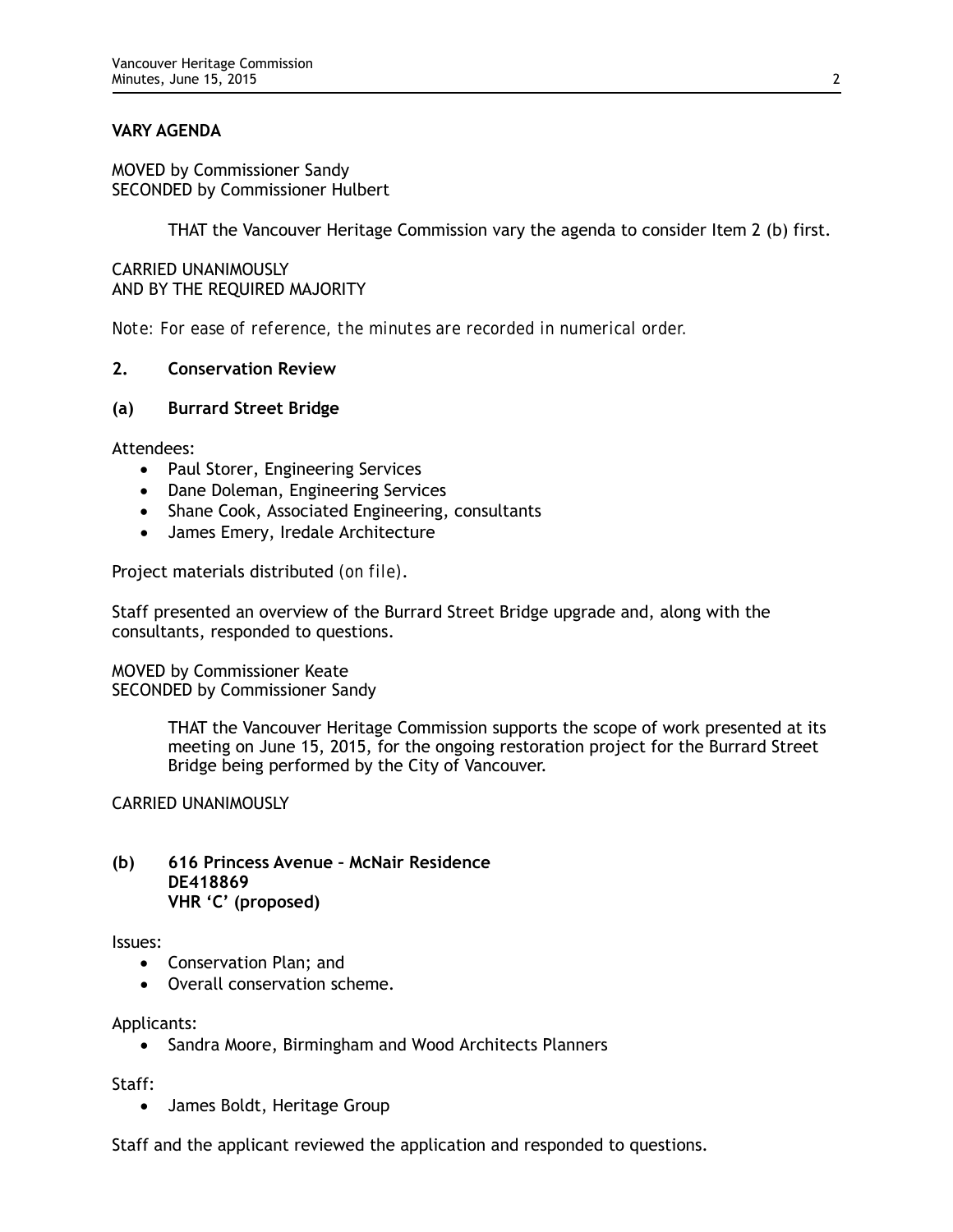MOVED by Commissioner Massie SECONDED by Commissioner Sandy

> THAT the Vancouver Heritage Commission supports the application for 616 Princess Avenue, the McNair Residence, as presented at its meeting on June 15, 2015, including support for the conservation plan;

FURTHER THAT the Commission requests that the applicant consider reintegrating the interior spiral stair and adding restoration of the fireplace to the conservation plan.

# CARRIED UNANIMOUSLY

*\* \* \* \* \**

*The Commission recessed at 12:04 pm and reconvened at 12:12 pm.*

*\* \* \* \* \**

## **3. Statement of Significance and Vancouver Heritage Register Subcommittee Report**

Heritage Group staff reviewed the report from the Statement of Significance and Vancouver Heritage Register Subcommittee meeting held on June 1, 2015.

MOVED by Commissioner Massie SECONDED by Commissioner Fialkowski

- A. THAT the Vancouver Heritage Commission supports adding the following building to the Vancouver Heritage Register as an A-listing:
	- 5010 Cambie Street Milton and Fei Wong Residence.
- B. THAT the Vancouver Heritage Commission supports adding the following buildings to the Vancouver Heritage Register as C-listings:
	- 616 Princess Avenue McNair House;
	- 315 West 11<sup>th</sup> Avenue Doerffler House.
- C. THAT the Vancouver Heritage Commission requests that the Statements of Significance for the following buildings be referred back to the consultants for revisions and, where necessary, to complete revisions to the Vancouver Heritage Register Evaluations:
	- 5010 Cambie Street Milton and Fei Wong Residence;
	- 616 Princess Avenue McNair House;
	- 315 West  $11<sup>th</sup>$  Avenue Doerffler House.

CARRIED UNANIMOUSLY

## **4. Heritage Awards Sub-Committee**

Heritage Group staff reviewed the recommendations in the consultant's final report on the City of Vancouver 2015 Heritage Awards and responded to questions.